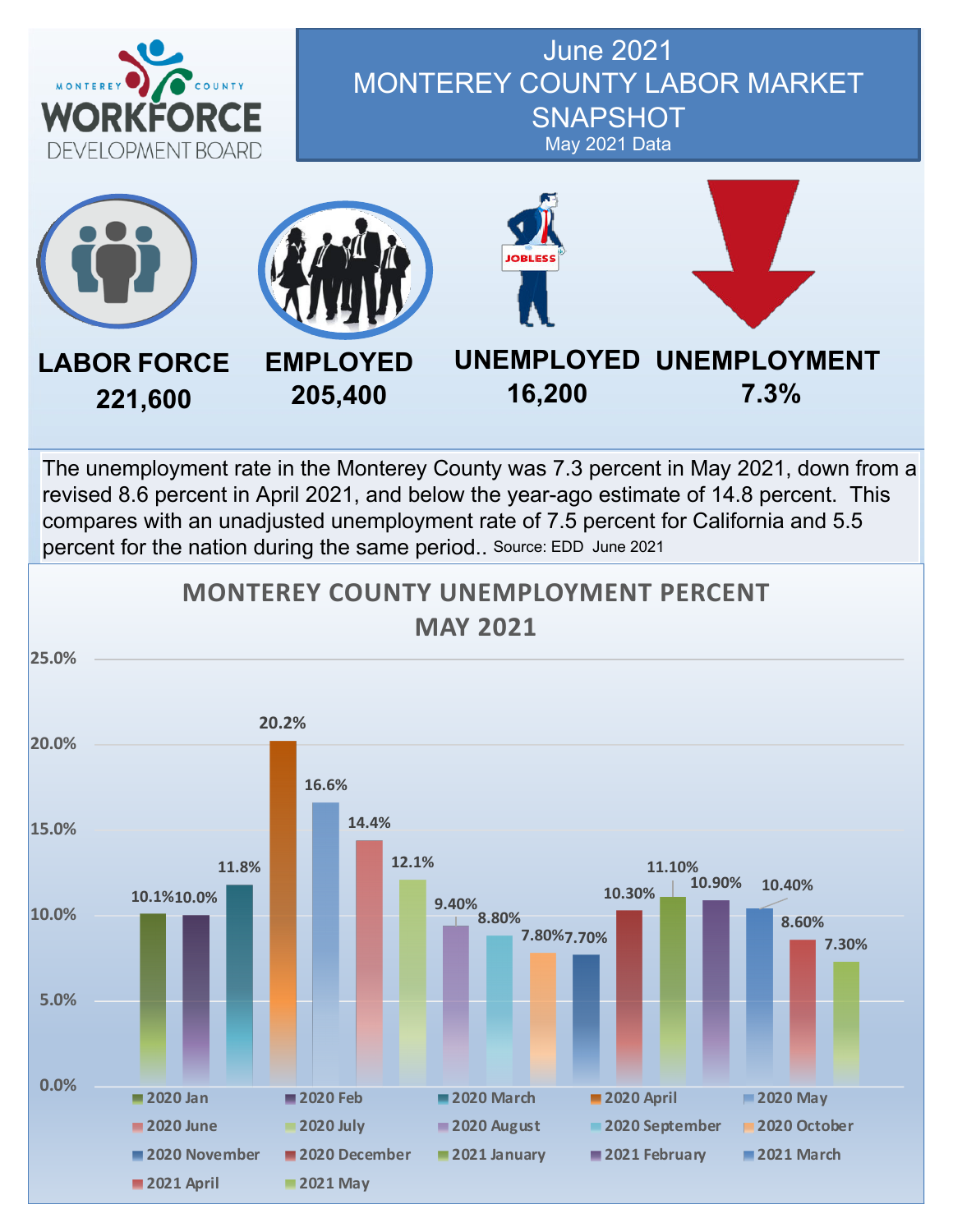

May 2021 MONTEREY COUNTY LABOR MARKET **SNAPSHOT** April 2021 Data



**Total Gain in Jobs Farm/AG 4,400**



**Key Sector Gain** Retail Trade **2,500**





**Key Sector Gain Leisure & Hospitality 5,600**



#### **Major Sectors Labor Force Change May 2020 – May 2021**

|                                             | April-20 | April-21 |                |  |
|---------------------------------------------|----------|----------|----------------|--|
| <b>Total All Industries</b>                 | 185,300  | 202,000  | 16,700         |  |
| <b>Total Farm</b>                           | 64,400   | 68,800   | 6,400          |  |
| <b>Total Nonfarm</b>                        | 120,900  | 133,200  | 12,300         |  |
| Construction                                | 5,800    | 6,600    | 800            |  |
| Manufacturing                               | 4,400    | 4,400    | $\overline{0}$ |  |
| <b>Retail Trade</b>                         | 13,200   | 15,700   | 2,500          |  |
| Information                                 | 700      | 900      | 200            |  |
| <b>Financial Activities</b>                 | 4,000    | 4,000    | $\Omega$       |  |
| <b>Professional &amp; Business Services</b> | 13,300   | 15,300   | 2,000          |  |
| <b>Health Care and Social Assistance</b>    | 17,100   | 18,100   | 1,000          |  |
| Leisure & Hospitality                       | 11,700   | 17,300   | 5,600          |  |
| <b>Other Services</b>                       | 3,900    | 4,400    | 500            |  |
| Government                                  | 34,100   | 33,200   | (900)          |  |
| Source: EDD 6/2021                          |          |          |                |  |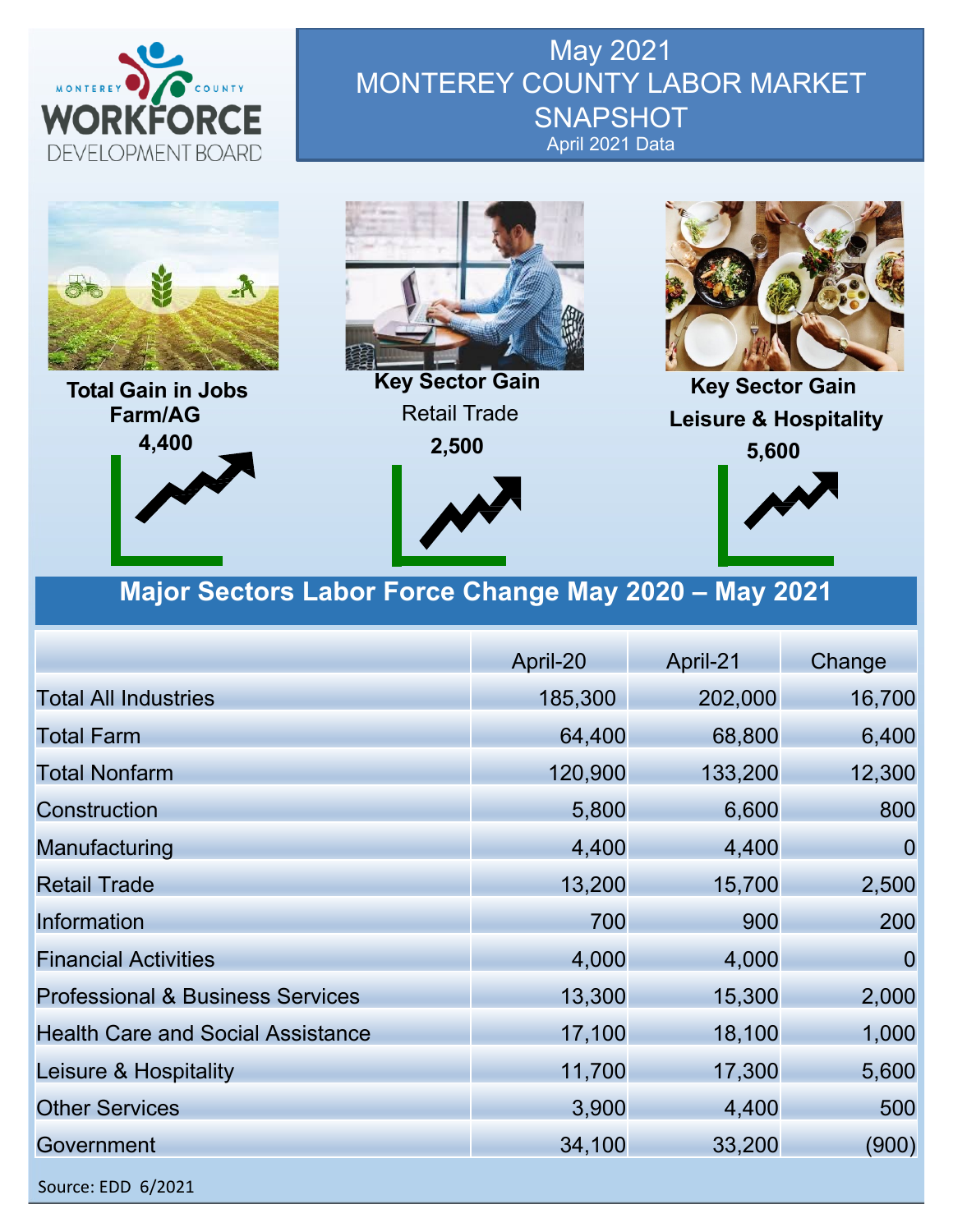

May 2021 MONTEREY COUNTY LABOR MARKET **SNAPSHOT** April 2021 Data

### **KEY SECTOR PERFORMANCE %**

# **BEST PERFORMANCE: 1 YEAR**

**Leisure & Hospitality 41.4%**

**Professional & Business Services 15.0%**

**Retail Trade 18.9%**



**Good news for Leisure and Hospitality continuing to grow by adding 5,600 jobs**. **Accommodations added 2,700 and Food Services 2,900 jobs.**

# **WORST PERFORMANCE: 1 YEAR**

**Government -2.6% losing 900 jobs**

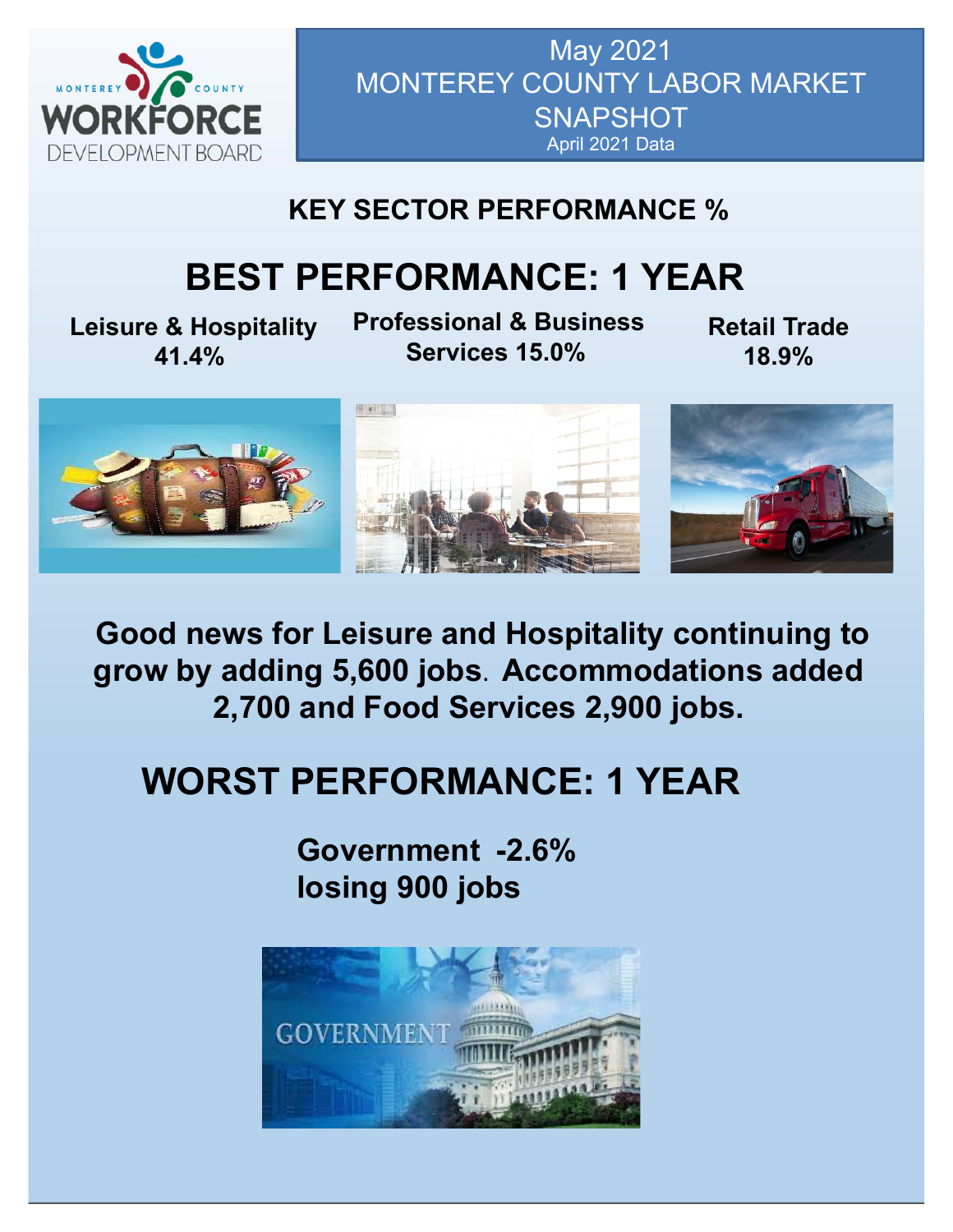

# **MONTEREY COUNTY LABOR MARKET JOB ADS May 17,2021- June 17, 2021**

**Source: JobsEQ**

| <b>Total Ads By Occupation</b>                                      |                  |     |     |     |            |     |  |
|---------------------------------------------------------------------|------------------|-----|-----|-----|------------|-----|--|
| <b>Retail Salespersons</b>                                          |                  |     |     |     |            | 538 |  |
| <b>First-Line Supervisors of Retail Sales</b><br><b>Workers</b>     |                  |     |     | 328 |            |     |  |
| <b>Registered Nurses</b>                                            |                  |     |     | 305 |            |     |  |
| <b>First-Line Supervisors of Food</b><br><b>Preparation/Serving</b> |                  |     | 222 |     |            |     |  |
| <b>Stockers and Order Fillers</b>                                   |                  |     | 215 |     |            |     |  |
| <b>Secretaries and Administrative Assistants</b>                    |                  |     | 193 |     |            |     |  |
| <b>Fast Food and Counter Workers</b>                                |                  |     | 192 |     |            |     |  |
| <b>Social and Human Service Assistants</b>                          |                  |     | 181 |     |            |     |  |
| <b>Maintenance and Repair Workers, General</b>                      |                  | 141 |     |     |            |     |  |
| <b>Speech-Language Pathologists</b>                                 |                  | 133 |     |     |            |     |  |
| <b>Maids and Housekeeping Cleaners</b>                              |                  | 118 |     |     |            |     |  |
| <b>Janitors and Cleaners</b>                                        |                  | 118 |     |     |            |     |  |
| <b>Customer Service Representatives</b>                             |                  | 116 |     |     |            |     |  |
| <b>Computer User Support Specialists</b>                            |                  | 93  |     |     |            |     |  |
| <b>Cooks, Restaurant</b>                                            |                  | 88  |     |     |            |     |  |
| <b>Cashiers</b>                                                     |                  | 86  |     |     |            |     |  |
|                                                                     | $\boldsymbol{0}$ | 100 | 200 | 300 | 400<br>500 | 600 |  |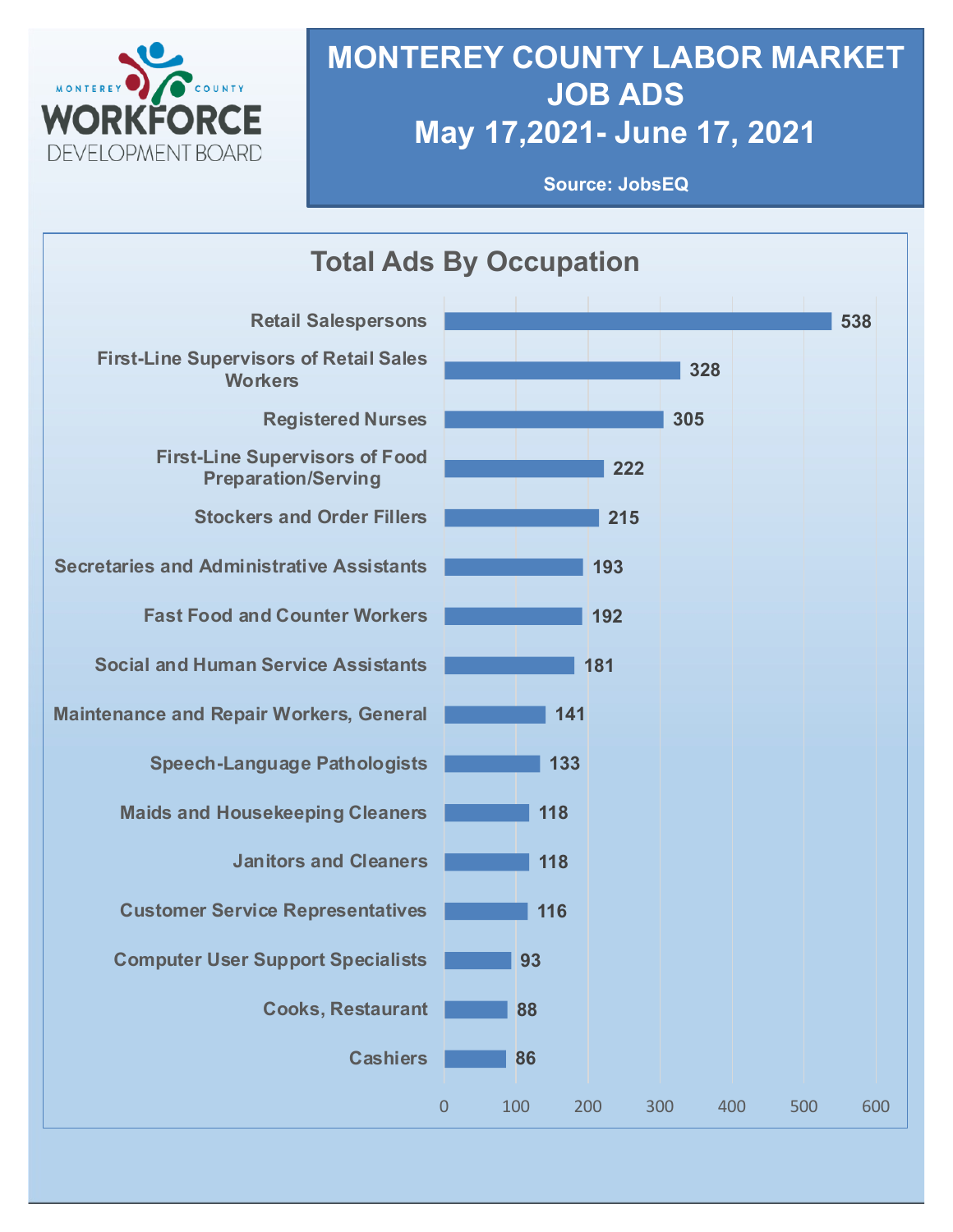

#### **MONTEREY COUNTY LABOR MARKET JOB ADS May 17,2021- June 17, 2021**

**Source: JobsEQ**

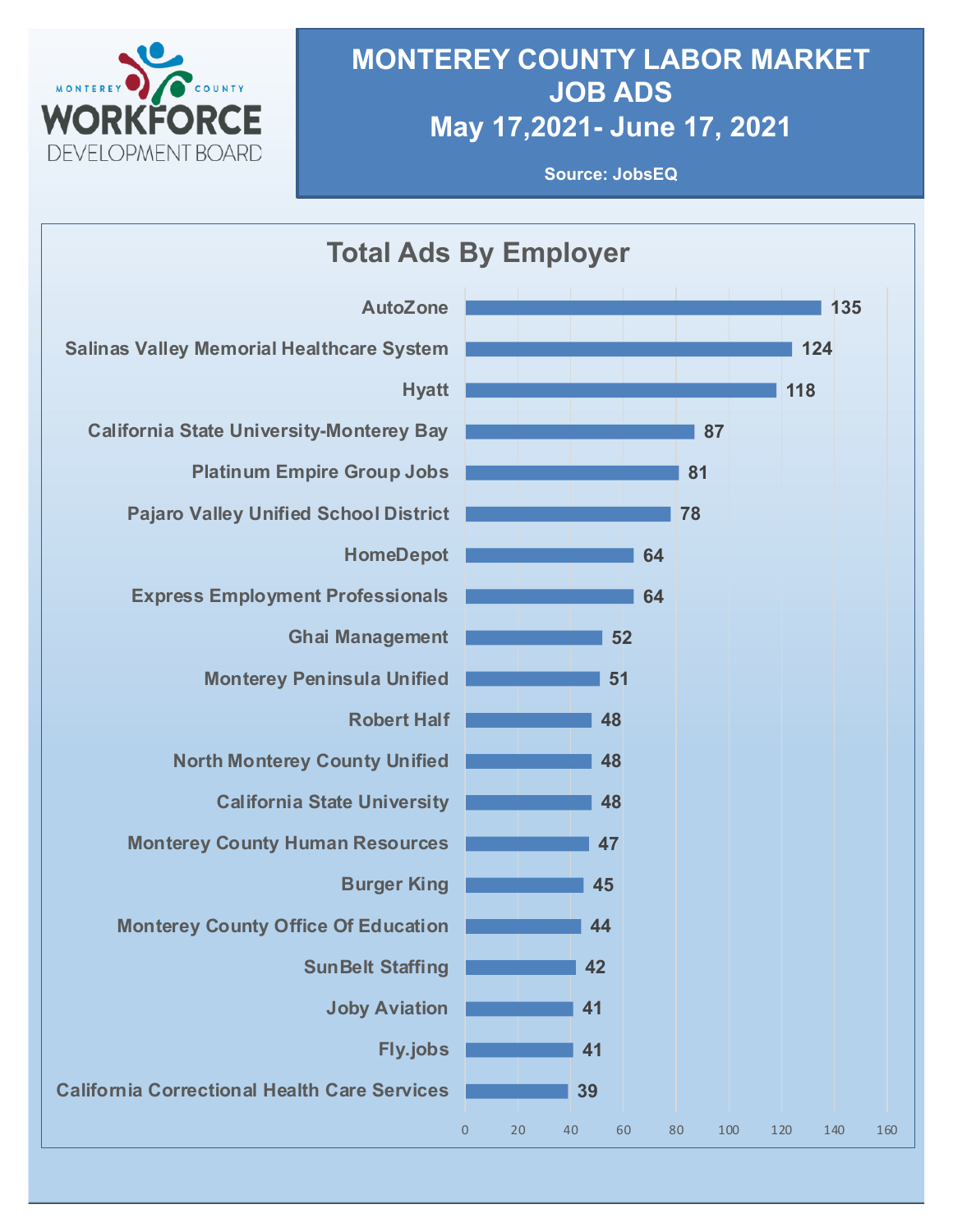

#### **MONTEREY COUNTY LABOR MARKET TOP 10 SOFT SKILLS IN JOB ADS May 17,2021- June 17, 2021**

**Source: JobsEQ**

## **SOFT SKILLS**

**Communication (Verbal and written skills)**

**Cooperative/Team Player**

**Customer Service**

**Adaptability/Flexibility/Tolerance of Change and Uncertainty**

**Organization**

**Self-Motivated/Ability to Work Independently/Self Leadership**

**Detail Oriented/Meticulous**

**Supervision/Management**

**Ability to Work in a Fast-Paced Environment**

**Accountable/Responsible/Reliable/Dependable/Trustworthy**

### **WHAT ARE SOFT SKILLS**

Soft skills play an important role in resume writing, interviewing, job performance and finding success in communicating with people at work and in other areas of your life. For example, as you look for jobs, you may find that many employers list specific soft skills on their job posts in the "required" or "desired" sections.

For example, a job posting for a human resources associate may list "attention to detail" as a desired trait, while a job for a marketing specialist could list "leadership" and "great communication skills" as required traits.

Soft skills are often transferable across careers and industries. As a result, you may find that you possess many of the required traits even if you don't match the exact profile in a job description. As you search for jobs, pay special attention to posts calling for candidates with soft skills or traits you possess.

Even if the job title isn't a great fit, you may find that the description makes sense for you. As you progress through the job search process, keep your resume updated to reflect soft skills most relevant to the jobs you're applying for.

While having your soft skills on your resume can catch the attention of an employer, the interview is where you'll be able to showcase that you actually possess these skills. While you can display some skills like good communication, you may consider weaving others into your answers to interview questions.